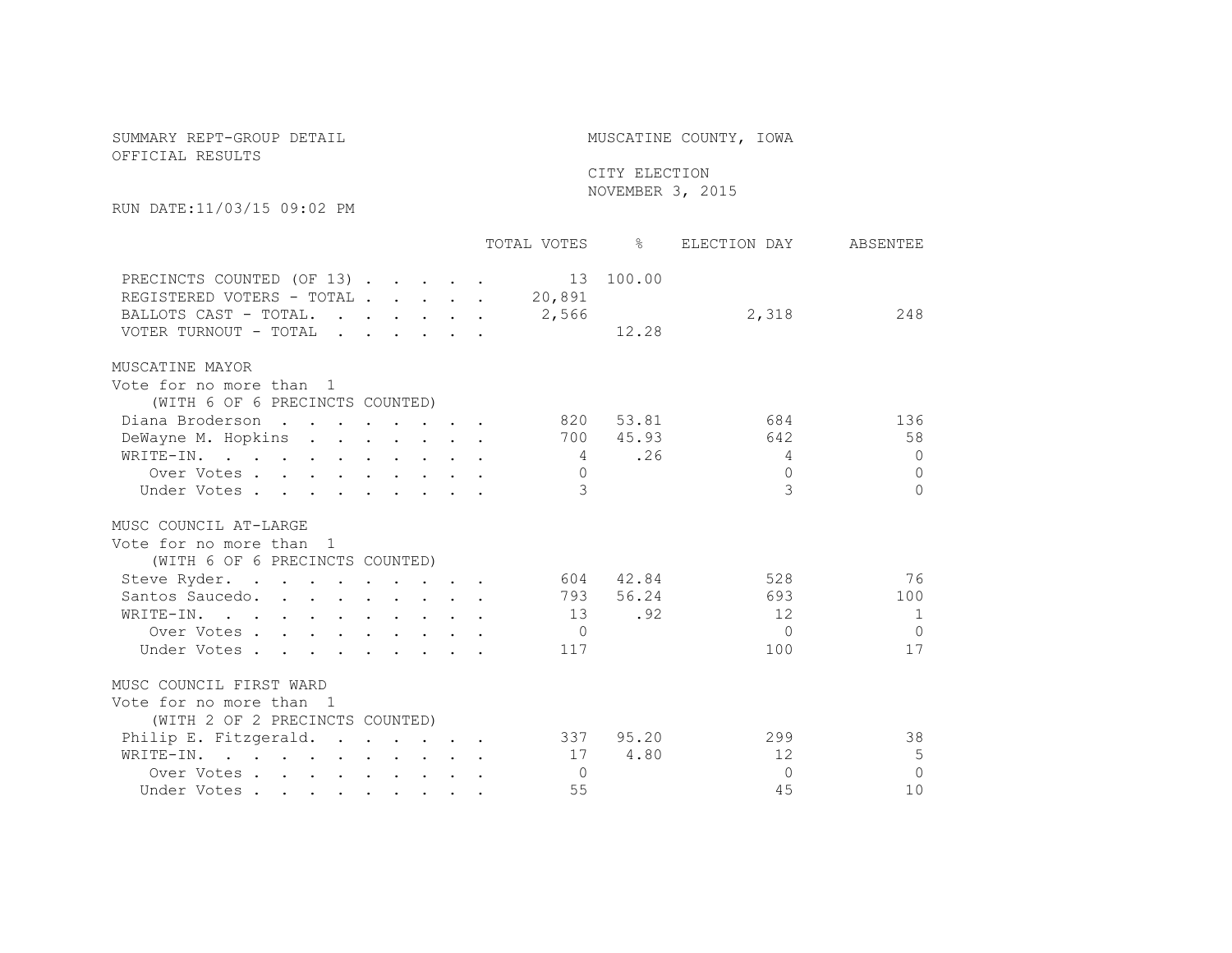| MUSC COUNCIL THIRD WARD                                                                                                                                                                                                                     |                 |       |              |                |  |
|---------------------------------------------------------------------------------------------------------------------------------------------------------------------------------------------------------------------------------------------|-----------------|-------|--------------|----------------|--|
| Vote for no more than 1                                                                                                                                                                                                                     |                 |       |              |                |  |
| (WITH 2 OF 2 PRECINCTS COUNTED)                                                                                                                                                                                                             |                 |       |              |                |  |
| Chris Bynum.                                                                                                                                                                                                                                | 145             | 35.71 | 121          | 24             |  |
| Tom R. Spread                                                                                                                                                                                                                               | 260             | 64.04 | 242          | 18             |  |
| WRITE-IN.<br>and the contract of the contract of the contract of the contract of the contract of the contract of the contract of the contract of the contract of the contract of the contract of the contract of the contract of the contra | $\overline{1}$  | .25   | 1            | $\mathbf{0}$   |  |
| Over Votes                                                                                                                                                                                                                                  | $\circ$         |       | $\Omega$     | $\Omega$       |  |
| Under Votes.                                                                                                                                                                                                                                | 24              |       | 20           | $\overline{4}$ |  |
| MUSC COUNCIL FIFTH WARD                                                                                                                                                                                                                     |                 |       |              |                |  |
| Vote for no more than 1                                                                                                                                                                                                                     |                 |       |              |                |  |
| (WITH 2 OF 2 PRECINCTS COUNTED)                                                                                                                                                                                                             |                 |       |              |                |  |
| Allen Harvey                                                                                                                                                                                                                                | 203             | 98.07 | 174          | 29             |  |
| WRITE-IN.                                                                                                                                                                                                                                   | 4               | 1.93  | 4            | $\mathbf{0}$   |  |
| Over Votes.                                                                                                                                                                                                                                 | $\Omega$        |       | $\Omega$     | $\Omega$       |  |
| Under Votes                                                                                                                                                                                                                                 | 39              |       | 31           | 8              |  |
| ATALISSA MAYOR                                                                                                                                                                                                                              |                 |       |              |                |  |
| Vote for no more than 1                                                                                                                                                                                                                     |                 |       |              |                |  |
| (WITH 2 OF 2 PRECINCTS COUNTED)                                                                                                                                                                                                             |                 |       |              |                |  |
| Angie Dickey (WRITE-IN)                                                                                                                                                                                                                     | 25              | 41.66 | 25           | 0              |  |
| Jeremy Wehmeyer (WRITE-IN)                                                                                                                                                                                                                  | 16              | 26.67 | 16           | $\Omega$       |  |
| Joe Blick (WRITE-IN)                                                                                                                                                                                                                        | 5               | 8.33  | 5            | $\Omega$       |  |
| Evan Smock(WRITE-IN).                                                                                                                                                                                                                       | $\overline{4}$  | 6.67  | 4            | $\Omega$       |  |
| WRITE-IN.                                                                                                                                                                                                                                   | 10              | 16.67 | 10           | $\Omega$       |  |
| Over Votes                                                                                                                                                                                                                                  | $\mathbf{0}$    |       | $\Omega$     | $\Omega$       |  |
| Under Votes                                                                                                                                                                                                                                 | 4               |       | 4            | $\Omega$       |  |
| ATALISSA COUNCIL AT-LARGE                                                                                                                                                                                                                   |                 |       |              |                |  |
| Vote for no more than 3                                                                                                                                                                                                                     |                 |       |              |                |  |
| (WITH 2 OF 2 PRECINCTS COUNTED)                                                                                                                                                                                                             |                 |       |              |                |  |
| Evan Smock (WRITE-IN)                                                                                                                                                                                                                       | 33              | 19.65 | 33           | 0              |  |
| Tim DeVore (WRITE-IN)                                                                                                                                                                                                                       | 27              | 16.07 | 27           | $\circ$        |  |
| Danny Meier (WRITE-IN)                                                                                                                                                                                                                      | 18              | 10.71 | 18           | $\circ$        |  |
| Brian Goldesberry (WRITE-IN)                                                                                                                                                                                                                | 13              | 7.74  | 13           | $\Omega$       |  |
| Joe VanDusen (WRITE-IN)                                                                                                                                                                                                                     | 12 <sup>°</sup> | 7.14  | 12           | $\Omega$       |  |
| $\mathbf{r}$ , and $\mathbf{r}$ , and $\mathbf{r}$ , and $\mathbf{r}$ , and $\mathbf{r}$<br>WRITE-IN.                                                                                                                                       | 65              | 38.69 | 65           | $\Omega$       |  |
| Over Votes.                                                                                                                                                                                                                                 | $\circ$         |       | $\mathbf{0}$ | $\circ$        |  |
| Under Votes                                                                                                                                                                                                                                 | 24              |       | 24           | $\Omega$       |  |
|                                                                                                                                                                                                                                             |                 |       |              |                |  |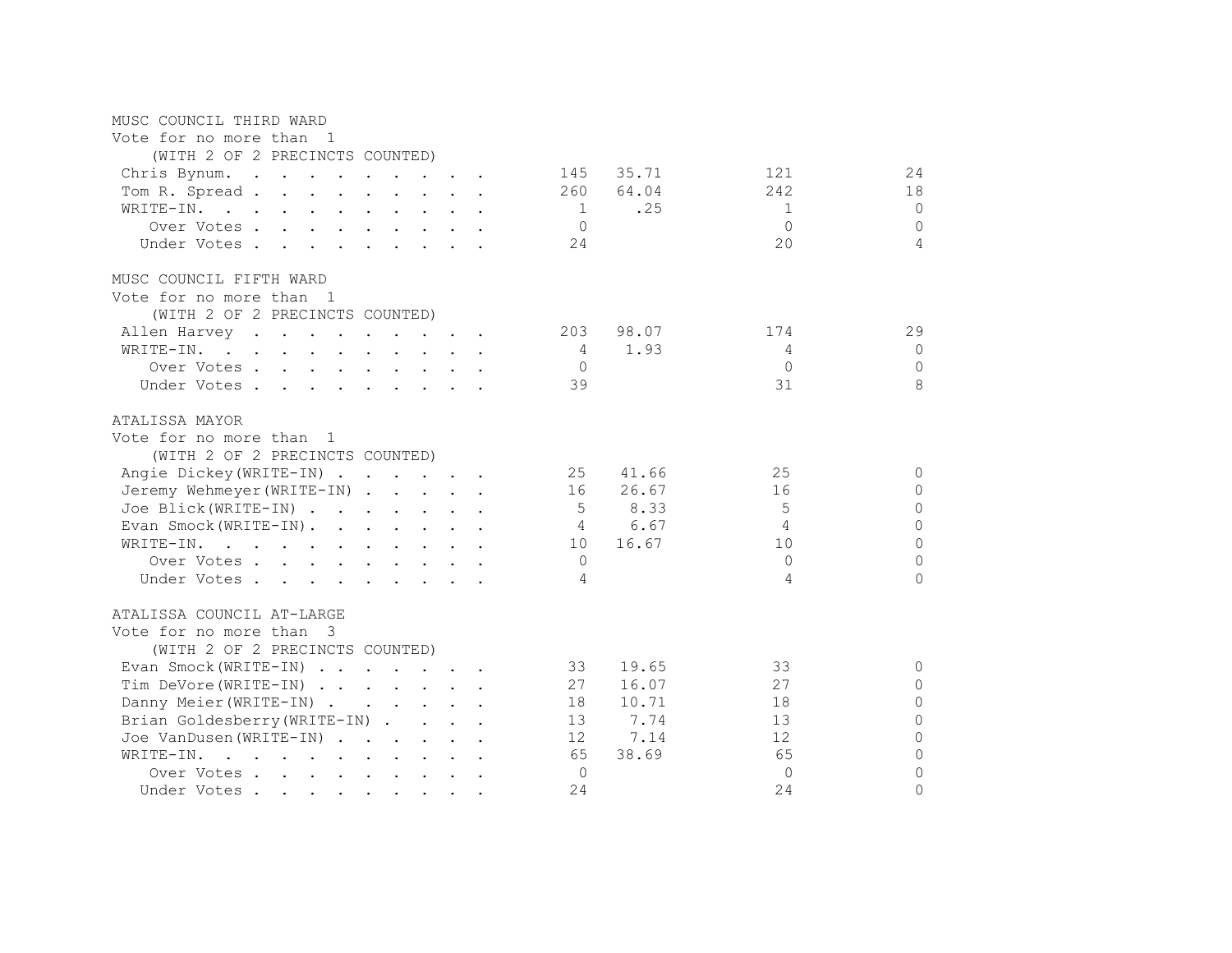| CONESVILLE MAYOR                                                                                                                |  |                 |       |             |                             |
|---------------------------------------------------------------------------------------------------------------------------------|--|-----------------|-------|-------------|-----------------------------|
| Vote for no more than 1                                                                                                         |  |                 |       |             |                             |
| (WITH 2 OF 2 PRECINCTS COUNTED)                                                                                                 |  |                 |       |             |                             |
| Skip Kirk 52                                                                                                                    |  |                 | 98.11 | 50          | 2                           |
| WRITE-IN.                                                                                                                       |  | $\sim$ 1        | 1.89  | 1           | $\Omega$                    |
| Over Votes                                                                                                                      |  | $\bigcirc$      |       | $\Omega$    | $\circ$                     |
|                                                                                                                                 |  | - 6             |       | 6           | $\Omega$                    |
| Under Votes.                                                                                                                    |  |                 |       |             |                             |
| CONESVILLE COUNCIL AT-LARGE                                                                                                     |  |                 |       |             |                             |
| Vote for no more than 3                                                                                                         |  |                 |       |             |                             |
| (WITH 2 OF 2 PRECINCTS COUNTED)                                                                                                 |  |                 |       |             |                             |
|                                                                                                                                 |  | 39              | 29.10 | 39          |                             |
| Herbert Gartzke                                                                                                                 |  |                 |       |             | $\circ$                     |
| Saul Ponce Jr                                                                                                                   |  | 46              | 34.33 | 44          | $\sqrt{2}$                  |
| Monica Warhank.                                                                                                                 |  | 20              | 14.93 | 19          | $\mathbf{1}$                |
| Frank Casarez (WRITE-IN)                                                                                                        |  | 24              | 17.91 | 23          | $\mathbf{1}$                |
| WRITE-IN.<br>the contract of the contract of the contract of the contract of the contract of the contract of the contract of    |  | $5\overline{)}$ | 3.73  | $5^{\circ}$ | $\Omega$                    |
| Over Votes                                                                                                                      |  | $\overline{0}$  |       | $\bigcap$   | $\mathbf{0}$                |
| Under Votes                                                                                                                     |  | 43              |       | 41          | $\mathcal{D}_{\mathcal{A}}$ |
|                                                                                                                                 |  |                 |       |             |                             |
| FRUITLAND MAYOR                                                                                                                 |  |                 |       |             |                             |
| Vote for no more than 1                                                                                                         |  |                 |       |             |                             |
| (WITH 2 OF 2 PRECINCTS COUNTED)                                                                                                 |  |                 |       |             |                             |
| Dewayne A. Walter.                                                                                                              |  | 74              | 93.67 | 71          | 3                           |
| WRITE-IN.                                                                                                                       |  | $5^{\circ}$     | 6.33  | 5           | $\mathbf{0}$                |
| Over Votes                                                                                                                      |  | $\overline{0}$  |       | $\Omega$    | $\circ$                     |
| Under Votes                                                                                                                     |  | $\mathcal{A}$   |       | 3           | $\cap$                      |
| FRUITLAND COUNCIL AT-LARGE                                                                                                      |  |                 |       |             |                             |
|                                                                                                                                 |  |                 |       |             |                             |
| Vote for no more than 2                                                                                                         |  |                 |       |             |                             |
| (WITH 2 OF 2 PRECINCTS COUNTED)                                                                                                 |  |                 |       |             |                             |
| Marty Hills.                                                                                                                    |  | 57              | 39.58 | 55          | $\mathbf{2}$                |
| Mark Lawrence                                                                                                                   |  | 37              | 25.69 | 36          | $\mathbf{1}$                |
| Randy Jeffrey Phillips                                                                                                          |  | 43              | 29.86 | 42          | $\mathbf{1}$                |
| WRITE-IN.                                                                                                                       |  | 7               | 4.86  | 7           | $\overline{0}$              |
| Over Votes                                                                                                                      |  | $\overline{0}$  |       | $\Omega$    | $\overline{0}$              |
| Under Votes                                                                                                                     |  | 20              |       | 18          | $\overline{2}$              |
|                                                                                                                                 |  |                 |       |             |                             |
| FRUITLAND COUNCIL AT-LARGE UNEXP                                                                                                |  |                 |       |             |                             |
| Vote for no more than 1                                                                                                         |  |                 |       |             |                             |
| (WITH 2 OF 2 PRECINCTS COUNTED)                                                                                                 |  |                 |       |             |                             |
| Becca Shoppa<br>the contract of the contract of the contract of the contract of the contract of the contract of the contract of |  | 73              | 96.05 | 70          | 3                           |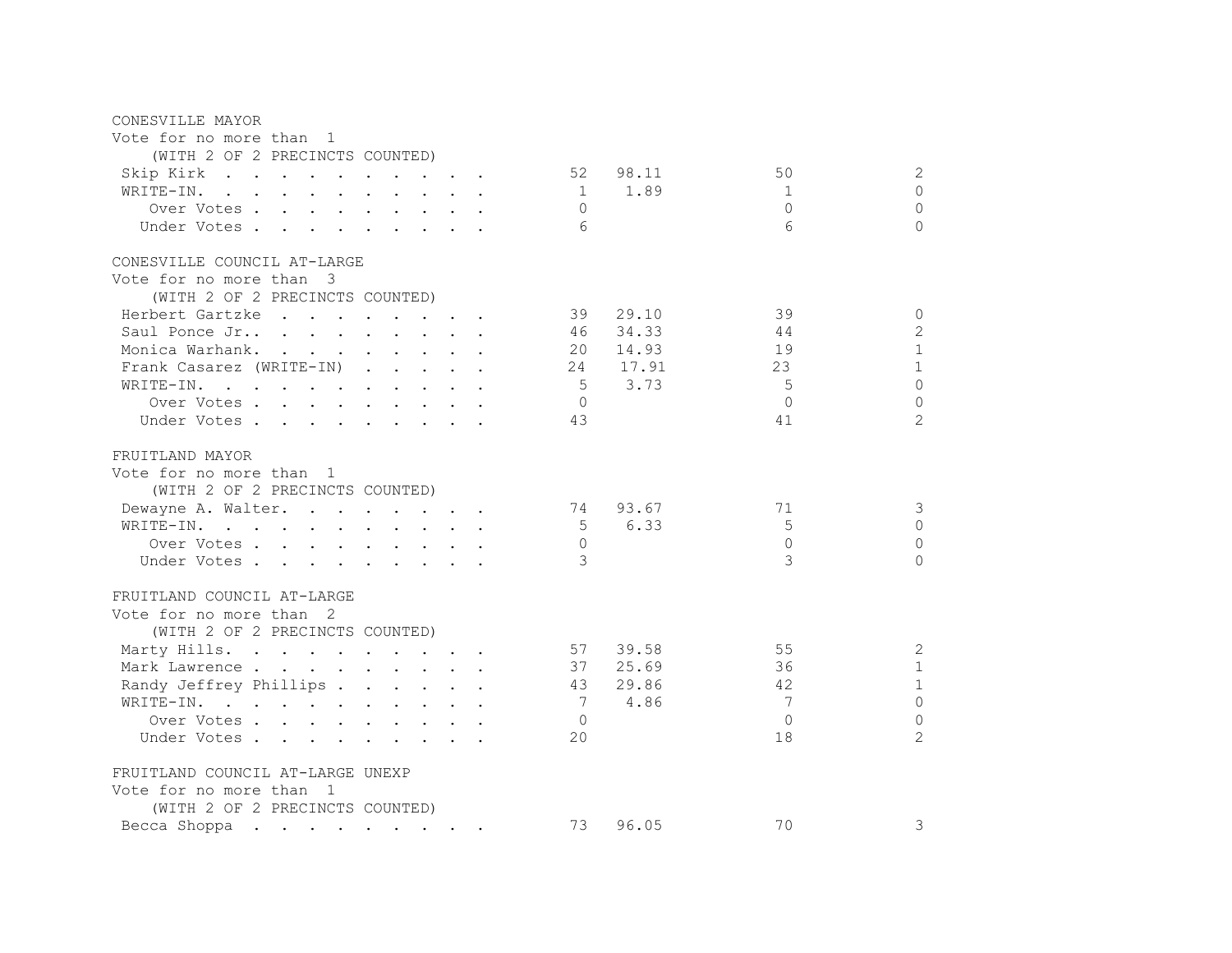| WRITE-IN.<br>$\mathbf{r}$ . The contract of the contract of the contract of the contract of the contract of the contract of the contract of the contract of the contract of the contract of the contract of the contract of the contract of th |  | 3              | 3.95  | 3             | $\circ$      |
|------------------------------------------------------------------------------------------------------------------------------------------------------------------------------------------------------------------------------------------------|--|----------------|-------|---------------|--------------|
| Over Votes                                                                                                                                                                                                                                     |  | $\Omega$       |       | $\Omega$      | $\mathbf{0}$ |
| Under Votes                                                                                                                                                                                                                                    |  | 6              |       | 6             | $\mathbf{0}$ |
| NICHOLS MAYOR                                                                                                                                                                                                                                  |  |                |       |               |              |
| Vote for no more than 1                                                                                                                                                                                                                        |  |                |       |               |              |
| (WITH 2 OF 2 PRECINCTS COUNTED)                                                                                                                                                                                                                |  |                |       |               |              |
| Cyle R. Geertz.                                                                                                                                                                                                                                |  | 28             | 93.33 | 28            | $\Omega$     |
| WRITE-IN.<br>and the contract of the contract of the contract of the contract of the contract of the contract of the contract of the contract of the contract of the contract of the contract of the contract of the contract of the contra    |  | $\overline{2}$ | 6.67  | 2             | $\Omega$     |
| Over Votes                                                                                                                                                                                                                                     |  | 1              |       | $\mathbf{1}$  | $\Omega$     |
| Under Votes                                                                                                                                                                                                                                    |  | 3              |       | 3             | $\Omega$     |
| NICHOLS COUNCIL AT-LARGE                                                                                                                                                                                                                       |  |                |       |               |              |
| Vote for no more than 5                                                                                                                                                                                                                        |  |                |       |               |              |
| (WITH 2 OF 2 PRECINCTS COUNTED)                                                                                                                                                                                                                |  |                |       |               |              |
| Russell E. Grim<br>$\mathbf{r}$ , and $\mathbf{r}$ , and $\mathbf{r}$ , and $\mathbf{r}$                                                                                                                                                       |  | 32             | 21.92 | 32            | $\mathbf{0}$ |
| Jamie E. Kirk                                                                                                                                                                                                                                  |  | 28             | 19.18 | 28            | $\mathbf{0}$ |
| Kelsie Lampe                                                                                                                                                                                                                                   |  | 27             | 18.49 | 27            | $\Omega$     |
| Kelly Loving                                                                                                                                                                                                                                   |  | 30             | 20.55 | 30            | $\Omega$     |
| Cynthia Massey.                                                                                                                                                                                                                                |  | 29             | 19.86 | 29            | $\Omega$     |
| WRITE-IN.                                                                                                                                                                                                                                      |  | $\overline{0}$ |       | $\Omega$      | $\Omega$     |
| Over Votes                                                                                                                                                                                                                                     |  | $\Omega$       |       | $\Omega$      | $\Omega$     |
| Under Votes                                                                                                                                                                                                                                    |  | 24             |       | 24            | $\Omega$     |
| STOCKTON MAYOR                                                                                                                                                                                                                                 |  |                |       |               |              |
| Vote for no more than 1                                                                                                                                                                                                                        |  |                |       |               |              |
| (WITH 2 OF 2 PRECINCTS COUNTED)                                                                                                                                                                                                                |  |                |       |               |              |
| Patrick Baker                                                                                                                                                                                                                                  |  | 41             | 64.06 | 27            | 14           |
| Erica Horner (WRITE-IN).                                                                                                                                                                                                                       |  | 19             | 29.69 | 18            | $\mathbf{1}$ |
| . The contract of the contract of the contract of the contract of the contract of the contract of the contract of the contract of the contract of the contract of the contract of the contract of the contract of the contrac<br>WRITE-IN.     |  | 4              | 6.25  | 4             | $\Omega$     |
| Over Votes                                                                                                                                                                                                                                     |  | $\Omega$       |       | $\Omega$      | $\Omega$     |
| Under Votes                                                                                                                                                                                                                                    |  | 2              |       | $\mathcal{L}$ | $\Omega$     |
| STOCKTON COUNCIL AT-LARGE                                                                                                                                                                                                                      |  |                |       |               |              |
| Vote for no more than 3                                                                                                                                                                                                                        |  |                |       |               |              |
| (WITH 2 OF 2 PRECINCTS COUNTED)                                                                                                                                                                                                                |  |                |       |               |              |
| Melisa Fowler                                                                                                                                                                                                                                  |  | 21             | 13.82 | 18            | 3            |
| Heidi Halferty.                                                                                                                                                                                                                                |  | 32             | 21.05 | 24            | 8            |
| Michael Halferty                                                                                                                                                                                                                               |  | 35             | 23.03 | 26            | 9            |
| Donnalee Holmes                                                                                                                                                                                                                                |  | 41             | 26.97 | 33            | 8            |
| Tina Riley (WRITE-IN)                                                                                                                                                                                                                          |  | 11             | 7.24  | 11            | $\Omega$     |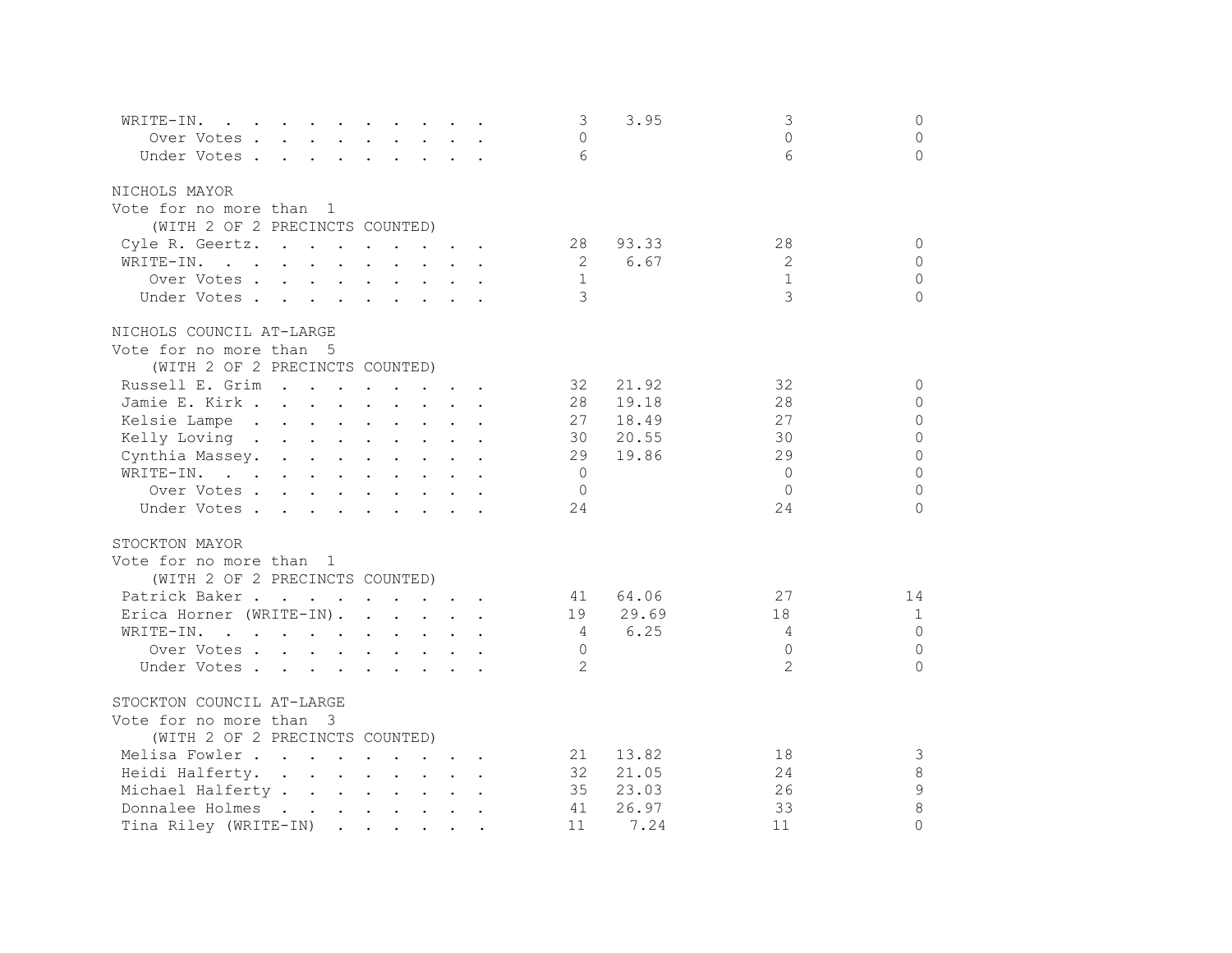| WRITE-IN.<br>$\mathcal{A}$ . The contribution of the contribution of the contribution of $\mathcal{A}$                                                                                                                                         | 6<br>12<br>7.89<br>6                         |  |
|------------------------------------------------------------------------------------------------------------------------------------------------------------------------------------------------------------------------------------------------|----------------------------------------------|--|
| Over Votes                                                                                                                                                                                                                                     | 3<br>$\overline{\mathbf{3}}$<br>$\Omega$     |  |
| Under Votes                                                                                                                                                                                                                                    | 8<br>35<br>43                                |  |
| WEST LIBERTY MAYOR                                                                                                                                                                                                                             |                                              |  |
| Vote for no more than 1                                                                                                                                                                                                                        |                                              |  |
| (WITH 2 OF 2 PRECINCTS COUNTED)                                                                                                                                                                                                                |                                              |  |
| Robert Hartman.                                                                                                                                                                                                                                | 84.08<br>202<br>4<br>206                     |  |
| WRITE-IN.<br>$\mathbf{r}$ , and $\mathbf{r}$ , and $\mathbf{r}$ , and $\mathbf{r}$ , and $\mathbf{r}$                                                                                                                                          | 39<br>15.92<br>39<br>$\Omega$                |  |
| Over Votes                                                                                                                                                                                                                                     | $\Omega$<br>$\bigcirc$<br>$\bigcirc$         |  |
| Under Votes                                                                                                                                                                                                                                    | 43<br>43<br>$\Omega$                         |  |
| WL COUNCIL AT-LARGE WEST LIBERTY                                                                                                                                                                                                               |                                              |  |
| Vote for no more than 3                                                                                                                                                                                                                        |                                              |  |
| (WITH 2 OF 2 PRECINCTS COUNTED)                                                                                                                                                                                                                |                                              |  |
| Brett W. Becker<br>$\mathbf{r}$ , and $\mathbf{r}$ , and $\mathbf{r}$ , and $\mathbf{r}$                                                                                                                                                       | 10.23<br>$\mathbf{1}$<br>84<br>83            |  |
| Diane Beranek                                                                                                                                                                                                                                  | $\overline{2}$<br>15.47<br>125<br>127        |  |
| Cara Calvin-McFerren.<br>$\mathbf{r}$ , $\mathbf{r}$ , $\mathbf{r}$ , $\mathbf{r}$ , $\mathbf{r}$ , $\mathbf{r}$                                                                                                                               | $\mathbf{1}$<br>127<br>15.47<br>126          |  |
| Melanie Clark                                                                                                                                                                                                                                  | $\Omega$<br>10.72<br>88<br>88                |  |
| Bill Cline<br>$\mathbf{r}$                                                                                                                                                                                                                     | 4<br>12.42<br>98<br>102                      |  |
| Joanne Iske.                                                                                                                                                                                                                                   | 3<br>143<br>17.42<br>140                     |  |
| Dustin Noble                                                                                                                                                                                                                                   | $\mathbf{1}$<br>4.99<br>41<br>40             |  |
| Jose Zacarias.<br>the contract of the contract of the contract of the contract of the contract of the contract of the contract of                                                                                                              | $\Omega$<br>98<br>11.94<br>98                |  |
| WRITE-IN.<br>$\mathbf{r}$ . The contract of the contract of the contract of the contract of the contract of the contract of the contract of the contract of the contract of the contract of the contract of the contract of the contract of th | $\Omega$<br>1.34<br>11<br>11                 |  |
| Over Votes                                                                                                                                                                                                                                     | $\overline{0}$<br>$\Omega$<br>$\overline{0}$ |  |
| Under Votes                                                                                                                                                                                                                                    | 43<br>43<br>$\Omega$                         |  |
| WILTON MAYOR                                                                                                                                                                                                                                   |                                              |  |
| Vote for no more than 1                                                                                                                                                                                                                        |                                              |  |
| (WITH 2 OF 2 PRECINCTS COUNTED)                                                                                                                                                                                                                |                                              |  |
| Robert L. Barrett.                                                                                                                                                                                                                             | 27<br>268<br>60.49<br>241                    |  |
| Chad A. Said                                                                                                                                                                                                                                   | 3<br>172<br>38.83<br>169                     |  |
| WRITE-IN.<br>the contract of the contract of the contract of the contract of the contract of the contract of the contract of                                                                                                                   | $\bigcap$<br>3<br>.68<br>3                   |  |
| Over Votes                                                                                                                                                                                                                                     | $\bigcap$<br>$\bigcap$<br>$\Omega$           |  |
| Under Votes                                                                                                                                                                                                                                    | 3<br>3<br>$\Omega$                           |  |
| WILTON COUNCIL AT-LARGE                                                                                                                                                                                                                        |                                              |  |
| Vote for no more than 3                                                                                                                                                                                                                        |                                              |  |
| (WITH 2 OF 2 PRECINCTS COUNTED)                                                                                                                                                                                                                |                                              |  |
| Matt Bowers.                                                                                                                                                                                                                                   | 4.67<br>53<br>57<br>4                        |  |
| Wayne Budding.                                                                                                                                                                                                                                 | 338<br>27.71<br>314<br>24                    |  |